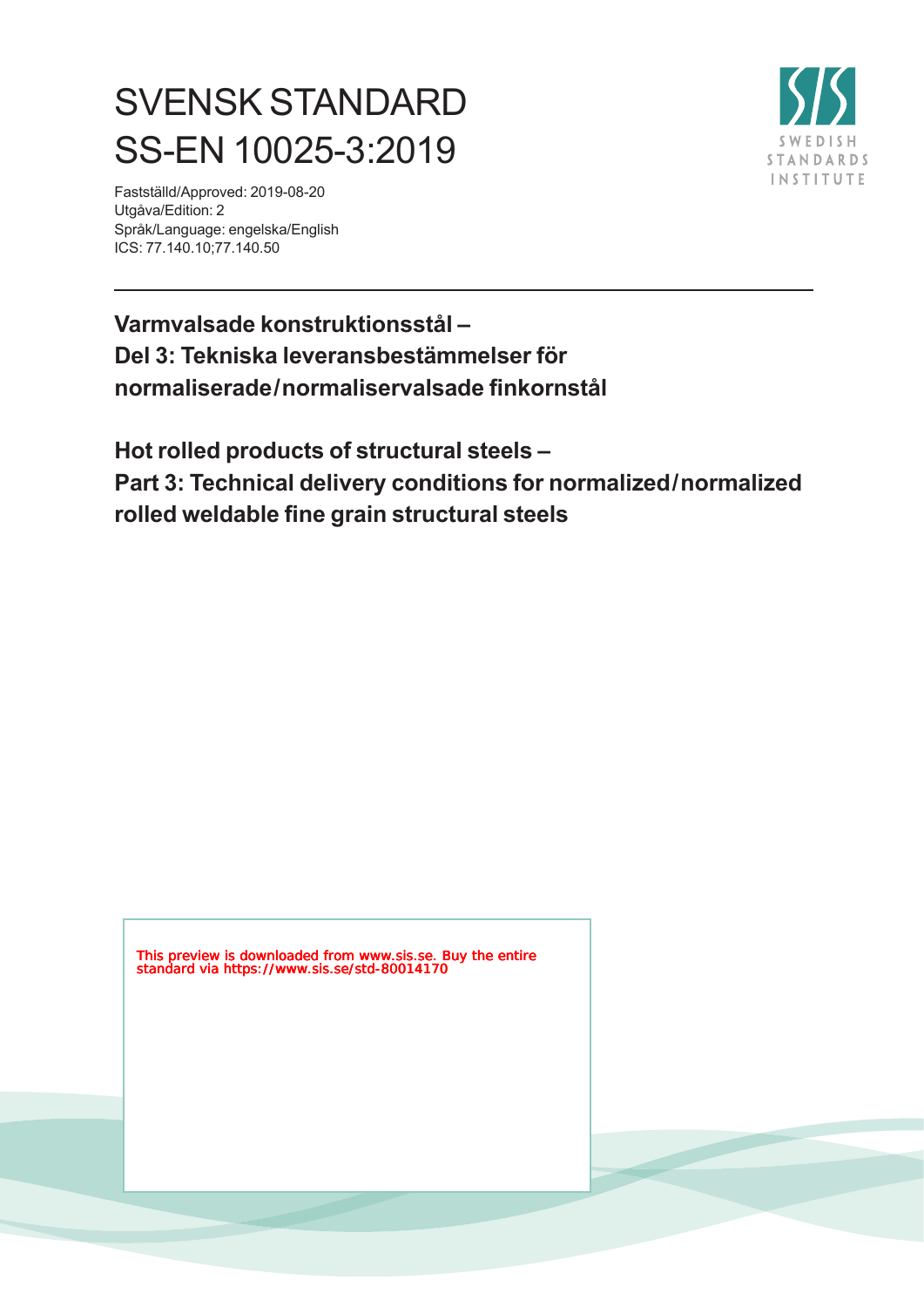## Standarder får världen att fungera

*SIS (Swedish Standards Institute) är en fristående ideell förening med medlemmar från både privat och offentlig sektor. Vi är en del av det europeiska och globala nätverk som utarbetar internationella standarder. Standarder är dokumenterad kunskap utvecklad av framstående aktörer inom industri, näringsliv och samhälle och befrämjar handel över gränser, bidrar till att processer och produkter blir säkrare samt effektiviserar din verksamhet.* 

#### **Delta och påverka**

Som medlem i SIS har du möjlighet att påverka framtida standarder inom ditt område på nationell, europeisk och global nivå. Du får samtidigt tillgång till tidig information om utvecklingen inom din bransch.

#### **Ta del av det färdiga arbetet**

Vi erbjuder våra kunder allt som rör standarder och deras tillämpning. Hos oss kan du köpa alla publikationer du behöver – allt från enskilda standarder, tekniska rapporter och standardpaket till handböcker och onlinetjänster. Genom vår webbtjänst e-nav får du tillgång till ett lättnavigerat bibliotek där alla standarder som är aktuella för ditt företag finns tillgängliga. Standarder och handböcker är källor till kunskap. Vi säljer dem.

#### **Utveckla din kompetens och lyckas bättre i ditt arbete**

Hos SIS kan du gå öppna eller företagsinterna utbildningar kring innehåll och tillämpning av standarder. Genom vår närhet till den internationella utvecklingen och ISO får du rätt kunskap i rätt tid, direkt från källan. Med vår kunskap om standarders möjligheter hjälper vi våra kunder att skapa verklig nytta och lönsamhet i sina verksamheter.

**Vill du veta mer om SIS eller hur standarder kan effektivisera din verksamhet är du välkommen in på www.sis.se eller ta kontakt med oss på tel 08-555 523 00.**

## Standards make the world go round

*SIS (Swedish Standards Institute) is an independent non-profit organisation with members from both the private and public sectors. We are part of the European and global network that draws up international standards. Standards consist of documented knowledge developed by prominent actors within the industry, business world and society. They promote cross-border trade, they help to make processes and products safer and they streamline your organisation.*

#### **Take part and have influence**

As a member of SIS you will have the possibility to participate in standardization activities on national, European and global level. The membership in SIS will give you the opportunity to influence future standards and gain access to early stage information about developments within your field.

#### **Get to know the finished work**

We offer our customers everything in connection with standards and their application. You can purchase all the publications you need from us - everything from individual standards, technical reports and standard packages through to manuals and online services. Our web service e-nav gives you access to an easy-to-navigate library where all standards that are relevant to your company are available. Standards and manuals are sources of knowledge. We sell them.

#### **Increase understanding and improve perception**

With SIS you can undergo either shared or in-house training in the content and application of standards. Thanks to our proximity to international development and ISO you receive the right knowledge at the right time, direct from the source. With our knowledge about the potential of standards, we assist our customers in creating tangible benefit and profitability in their organisations.

**If you want to know more about SIS, or how standards can streamline your organisation, please visit www.sis.se or contact us on phone +46 (0)8-555 523 00**



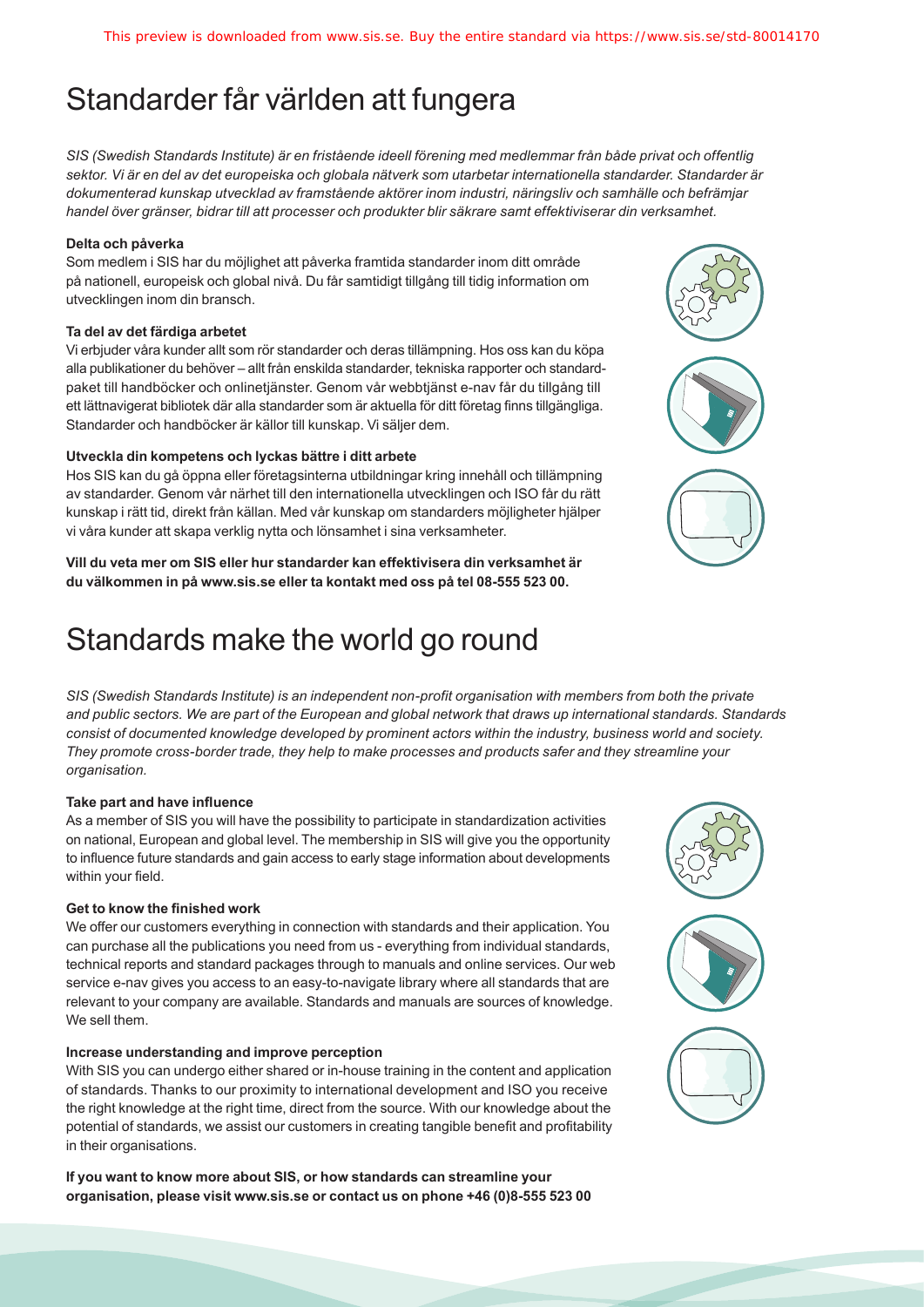Europastandarden EN 10025-3:2019 gäller som svensk standard. Detta dokument innehåller den officiella engelska versionen av EN 10025-3:2019.

Denna standard ersätter SS-EN 10025-3:2004, utgåva 1.

The European Standard EN 10025-3:2019 has the status of a Swedish Standard. This document contains the official version of EN 10025-3:2019.

This standard supersedes the SS-EN 10025-3:2004, edition 1.

© Copyright / Upphovsrätten till denna produkt tillhör SIS, Swedish Standards Institute, Stockholm, Sverige. Användningen av denna produkt regleras av slutanvändarlicensen som återfinns i denna produkt, se standardens sista sidor.

© Copyright SIS, Swedish Standards Institute, Stockholm, Sweden. All rights reserved. The use of this product is governed by the end-user licence for this product. You will find the licence in the end of this document.

*Upplysningar om sakinnehållet i standarden lämnas av SIS, Swedish Standards Institute, telefon 08-555 520 00. Standarder kan beställas hos SIS som även lämnar allmänna upplysningar om svensk och utländsk standard.*

*Information about the content of the standard is available from the Swedish Standards Institute (SIS), telephone +46 8 555 520 00. Standards may be ordered from SIS, who can also provide general information about Swedish and foreign standards.*

Denna standard är framtagen av kommittén för Konstruktionsstål, SIS / TK 142.

Har du synpunkter på innehållet i den här standarden, vill du delta i ett kommande revideringsarbete eller vara med och ta fram andra standarder inom området? Gå in på www.sis.se - där hittar du mer information.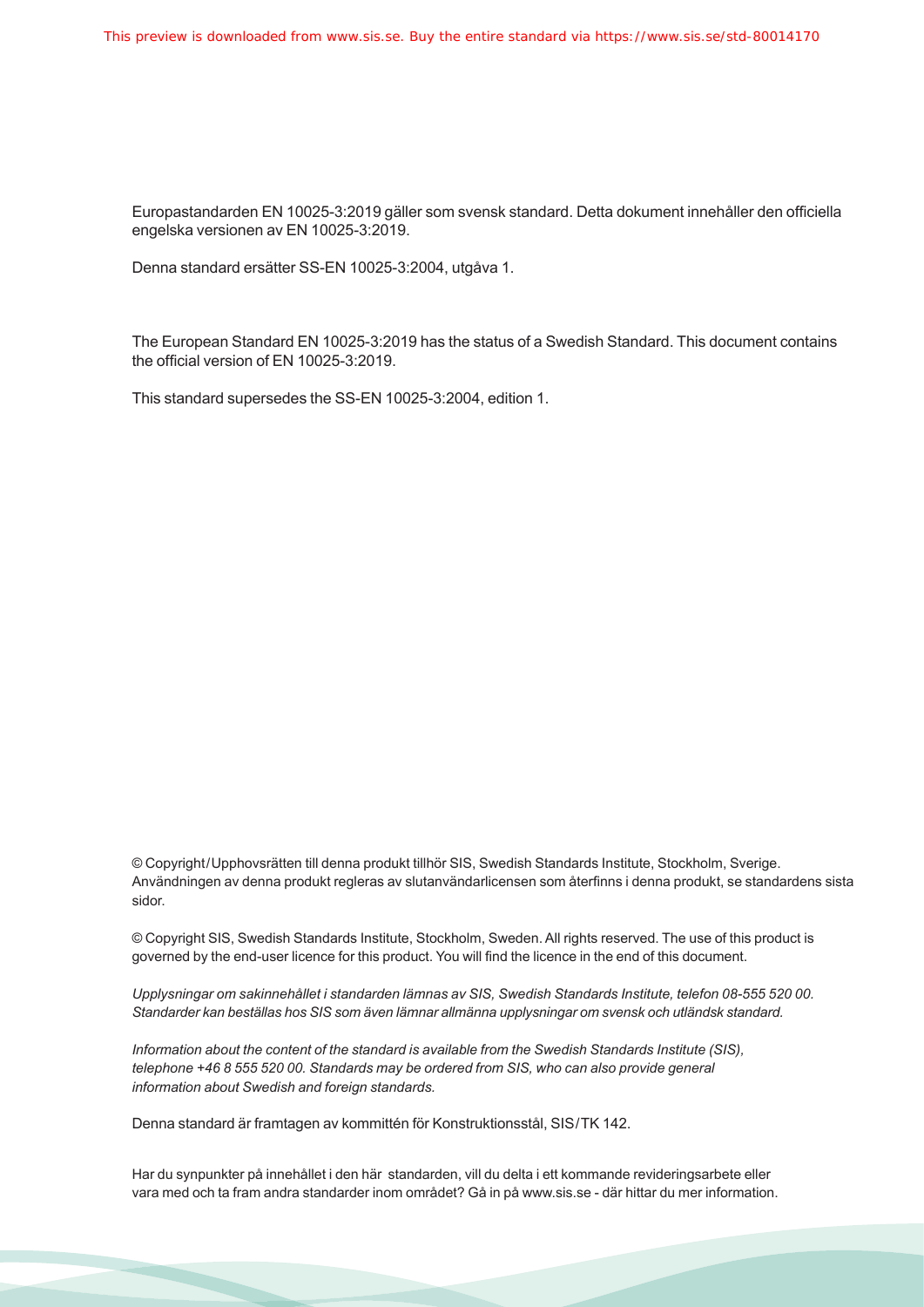This preview is downloaded from www.sis.se. Buy the entire standard via https://www.sis.se/std-80014170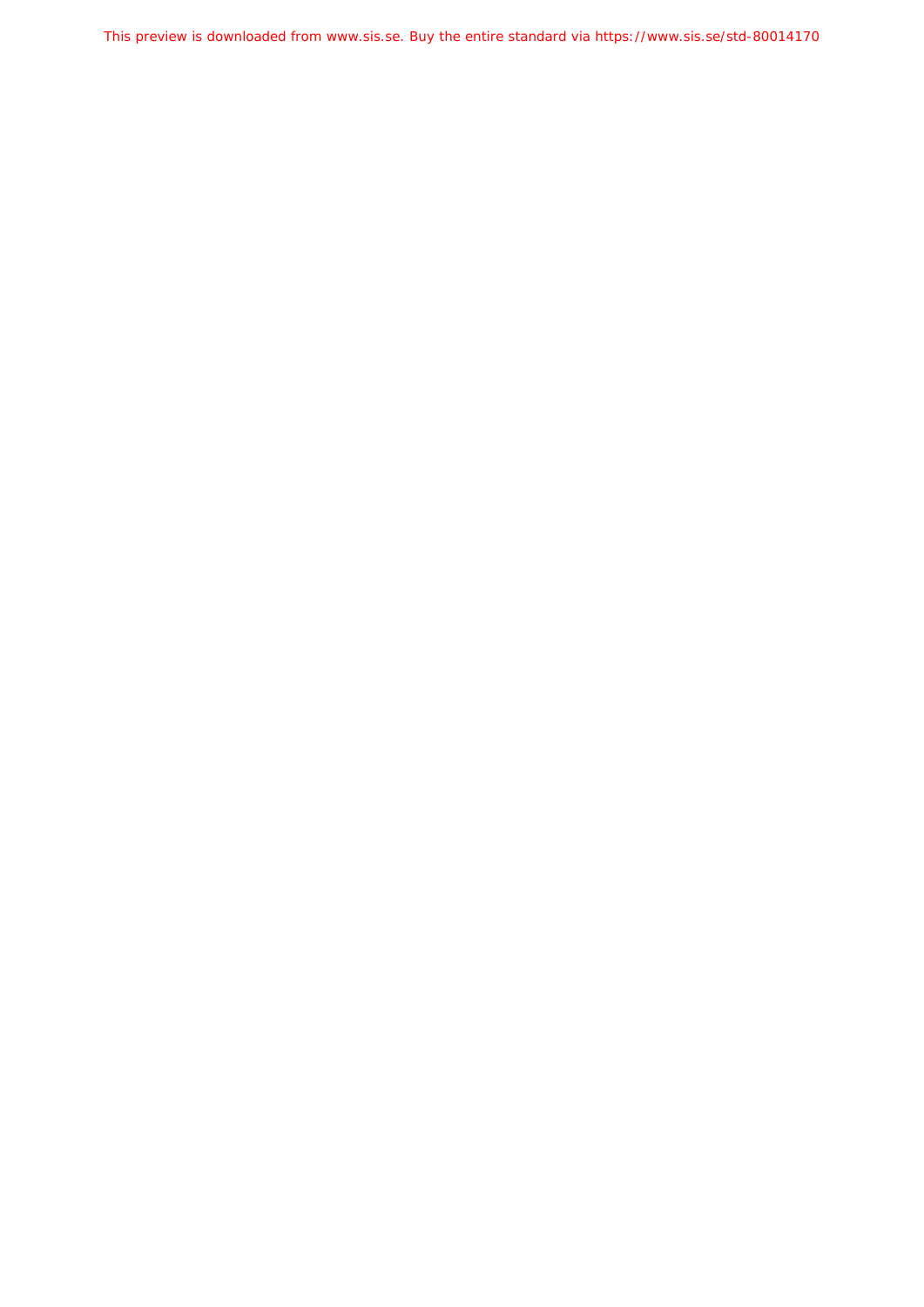# EUROPEAN STANDARD NORME EUROPÉENNE EUROPÄISCHE NORM

# **EN 10025-3**

August 2019

ICS 77.140.10; 77.140.50 Supersedes EN 10025-3:2004

English Version

## Hot rolled products of structural steels - Part 3: Technical delivery conditions for normalized/normalized rolled weldable fine grain structural steels

Produits laminés à chaud en aciers de construction - Partie 3 : Conditions techniques de livraison pour les aciers de construction soudable à l'état normalisé/laminage normalisant

 Warmgewalzte Erzeugnisse aus Baustählen - Teil 3: Technische Lieferbedingungen für normalgeglühte/normalisierend gewalzte schweißgeeignete Feinkornbaustähle

This European Standard was approved by CEN on 16 June 2019.

CEN members are bound to comply with the CEN/CENELEC Internal Regulations which stipulate the conditions for giving this European Standard the status of a national standard without any alteration. Up-to-date lists and bibliographical references concerning such national standards may be obtained on application to the CEN-CENELEC Management Centre or to any CEN member.

This European Standard exists in three official versions (English, French, German). A version in any other language made by translation under the responsibility of a CEN member into its own language and notified to the CEN-CENELEC Management Centre has the same status as the official versions.

CEN members are the national standards bodies of Austria, Belgium, Bulgaria, Croatia, Cyprus, Czech Republic, Denmark, Estonia, Finland, France, Germany, Greece, Hungary, Iceland, Ireland, Italy, Latvia, Lithuania, Luxembourg, Malta, Netherlands, Norway, Poland, Portugal, Republic of North Macedonia, Romania, Serbia, Slovakia, Slovenia, Spain, Sweden, Switzerland, Turkey and United Kingdom.



EUROPEAN COMMITTEE FOR STANDARDIZATION COMITÉ EUROPÉEN DE NORMALISATION EUROPÄISCHES KOMITEE FÜR NORMUNG

**CEN-CENELEC Management Centre: Rue de la Science 23, B-1040 Brussels** 

Ref. No. EN 10025-3:2019 E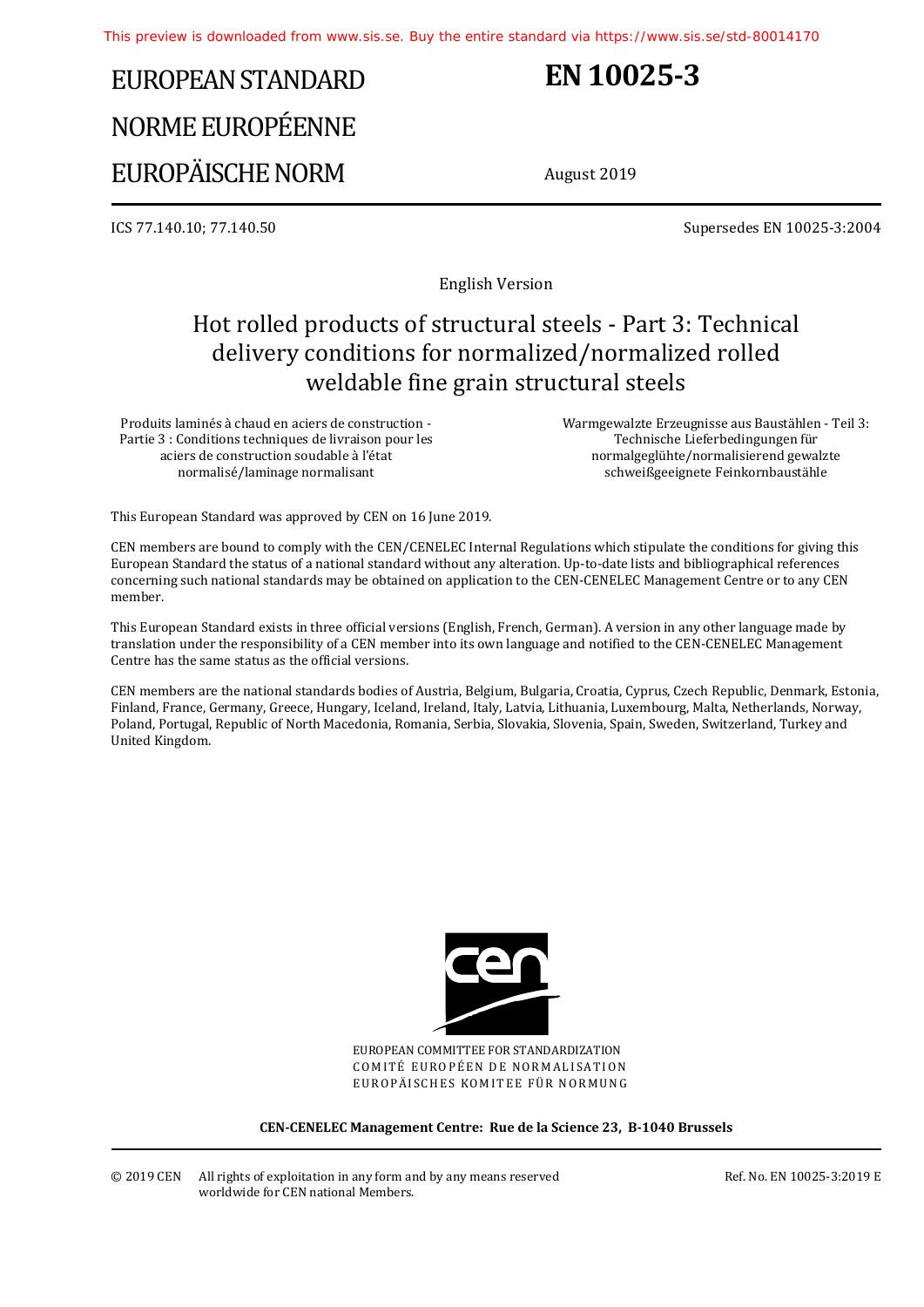## **Contents**

| 1                                                  |  |  |
|----------------------------------------------------|--|--|
| $\overline{2}$                                     |  |  |
| 3                                                  |  |  |
| $\overline{\mathbf{4}}$<br>4.1<br>4.2              |  |  |
| 5<br>5.1<br>5.2                                    |  |  |
| 6.1<br>6.2<br>6.3                                  |  |  |
| 7<br>7.1<br>7.2<br>7.3<br>7.4<br>7.5<br>7.6<br>7.7 |  |  |
| 8<br>8.1<br>8.2<br>8.3                             |  |  |
| 9<br>9.1<br>9.2<br>9.3                             |  |  |
| 10<br>10.1<br>10.2<br>10.3<br>10.4                 |  |  |
| 11                                                 |  |  |
| 12                                                 |  |  |
| 13                                                 |  |  |
|                                                    |  |  |
|                                                    |  |  |
|                                                    |  |  |
|                                                    |  |  |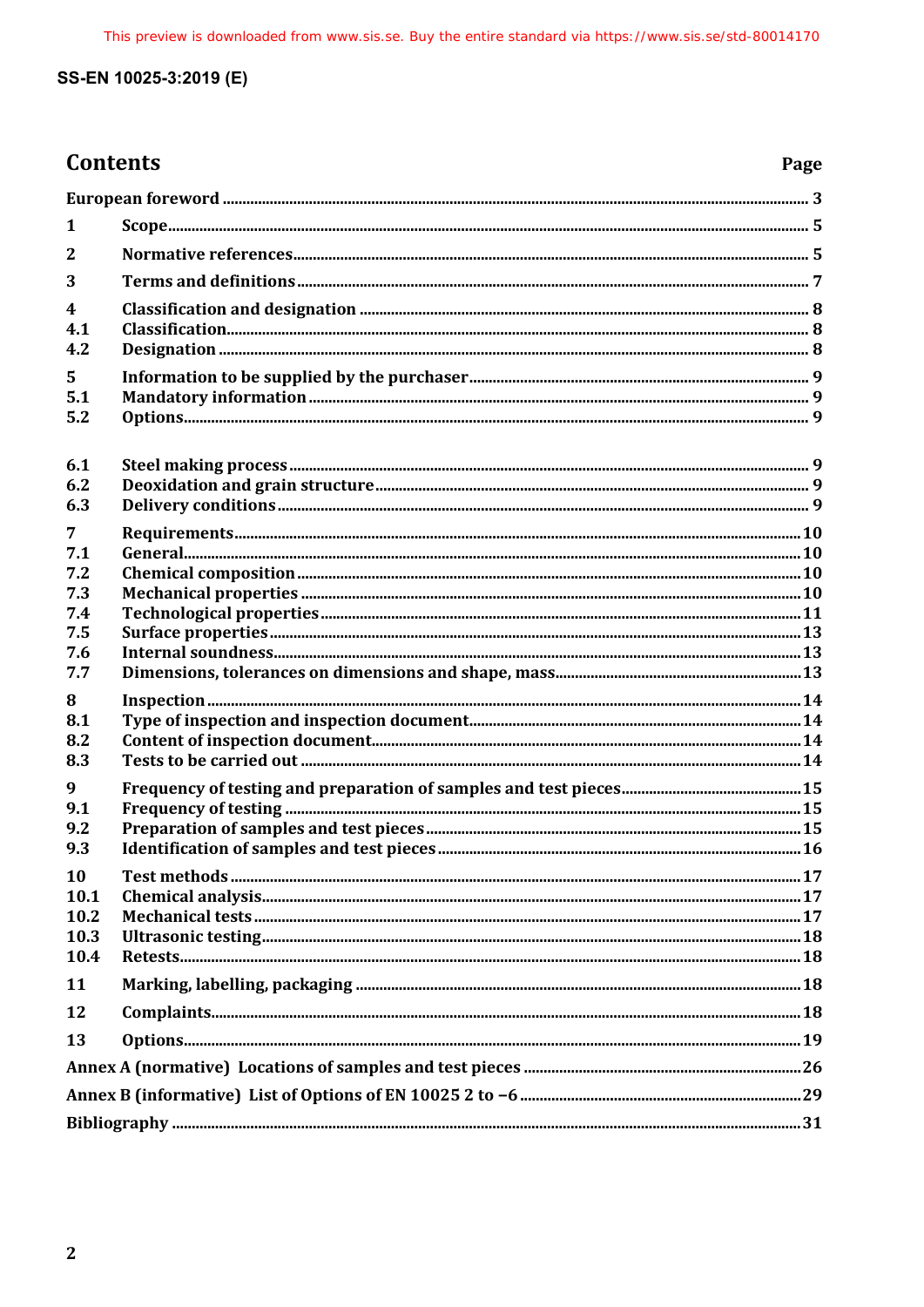## **European foreword**

This document (EN 10025-3:2019) has been prepared by Technical Committee CEN/TC 459/SC 3 "Structural steels other than reinforcements", the secretariat of which is held by DIN.

This European Standard shall be given the status of a national standard, either by publication of an identical text or by endorsement, at the latest by February 2020 and conflicting national standards shall be withdrawn at the latest by February 2020.

Attention is drawn to the possibility that some of the elements of this document may be the subject of patent rights. CEN shall not be held responsible for identifying any or all such patent rights.

This document supersedes EN 10025-3:2004

*steels:*

- *Part 1: General technical delivery conditions*
- *Part 2: Technical delivery conditions for non-alloy structural steels*
- *Part 3: Technical delivery conditions for normalized/normalized rolled weldable fine grain structural steels*
- *Part 4: Technical delivery conditions for thermomechanical rolled weldable fine grain structural steels*
- *Part 5: Technical delivery conditions for structural steels with improved atmospheric corrosion resistance*
- *Part 6: Technical delivery conditions for flat products of high yield strength structural steels in the quenched and tempered condition*

For a short transition period there will be a coexistence of EN 10025-1:2004 with EN 10025-2:2018 to −6:2018, since the new EN 10025-1 has to fulfil the requirements of the CPR and will therefore be published later. For this short transition period up-to-the publication of the next edition of part 1 the following are to be taken into account for EN 10025-1:2004:

- a) all dated and undated references to EN 10025-1:2004 to −6:2004 are unchanged to this version with following exception: In 9.2.2.1 the references are 8.3.1 and 8.3.2 instead of 8.4.1 and 8.4.2.
- b) Clauses 5, 12 and 13 of EN 10025-1:2004 are no longer relevant.

The main changes with respect to the previous edition are listed below:

- a) part 3 is now a stand-alone standard for technical delivery conditions including the preparation of samples and test pieces, the test methods, the marking, labelling and packaging and the drawings;
- b) for applications under the CPR this document and part 1 are used together;
- c) requirements for elements not definded were added to 7.2.1 and 7.2.2;
- d) Option 33 was added, Option 3 was renumbered to Option 24 and Option 9 was deleted;
- e) Si-content in 7.2.4 was changed;
- f) 7.4.3 concerning hot-dip zinc coating was modified;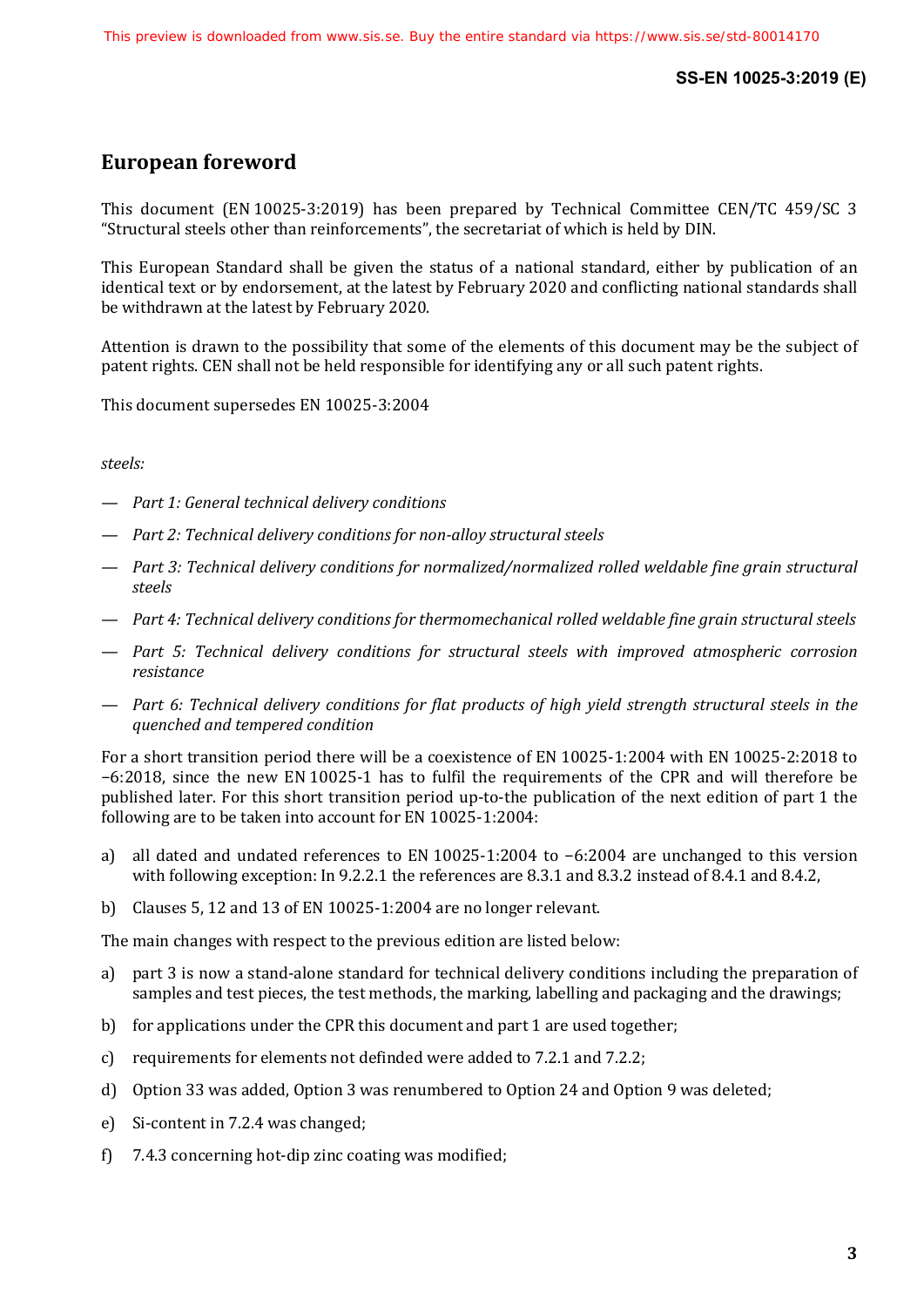- g) key to Figure A.1 was updated;
- h) Annex B concerning the corresponding EURONORMS was deleted;
- i) references were updated and the document was editorially revised.

According to the CEN-CENELEC Internal Regulations, the national standards organisations of the following countries are bound to implement this European Standard: Austria, Belgium, Bulgaria, Croatia, Cyprus, Czech Republic, Denmark, Estonia, Finland, Republic of North Macedonia, France, Germany, Greece, Hungary, Iceland, Ireland, Italy, Latvia, Lithuania, Luxembourg, Malta, Netherlands, Norway, Poland, Portugal, Romania, Serbia, Slovakia, Slovenia, Spain, Sweden, Switzerland, Turkey and the United Kingdom.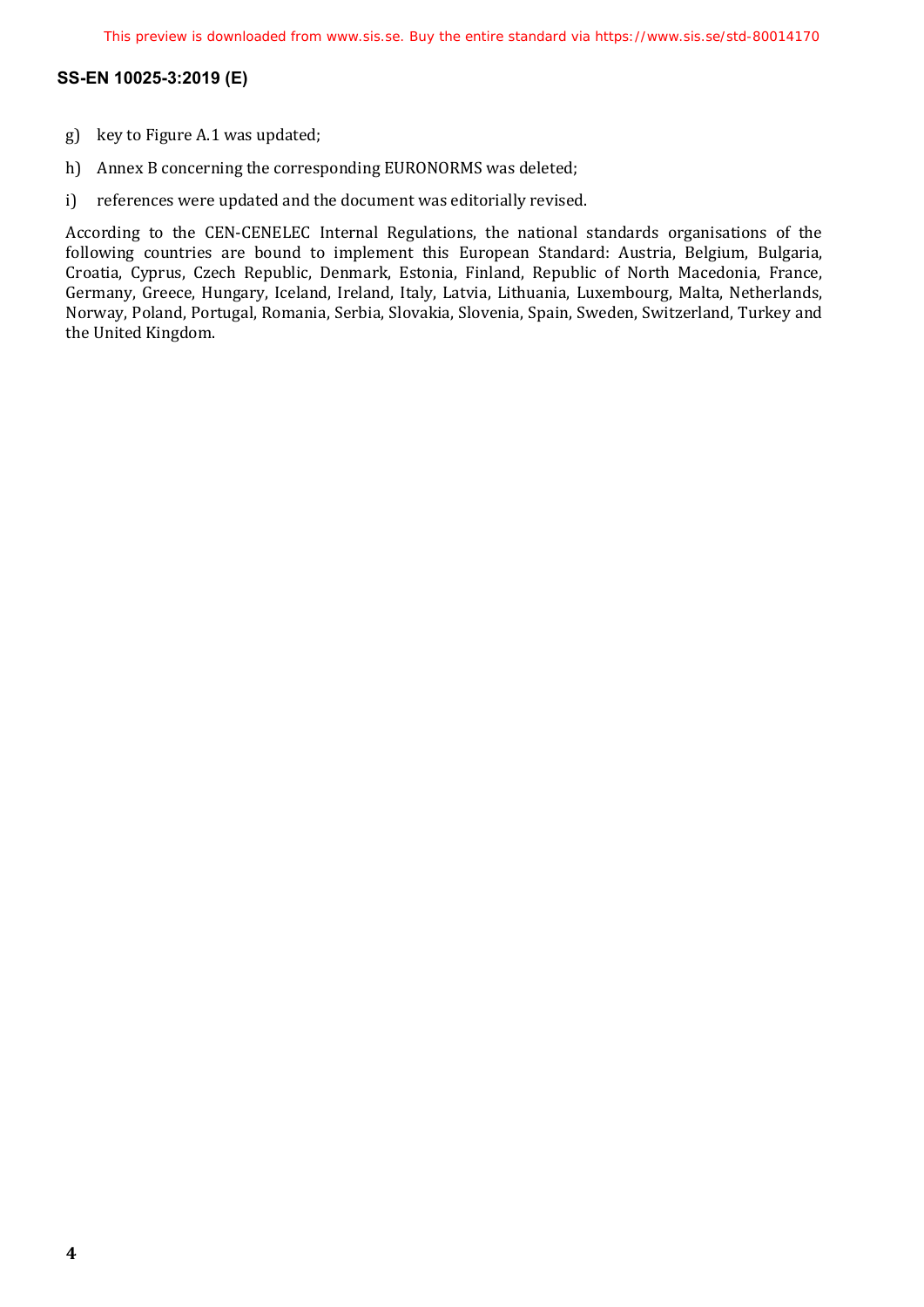## **1 Scope**

This document specifies technical delivery conditions for flat and long products of hot rolled weldable fine grain structural steels in the normalized/normalized rolled delivery condition in the grades and qualities given in Tables 1 to 3 (chemical composition) and Tables 4 to 6 (mechanical properties) in thickness  $\leq 250$  mm.

The steels specified in this document are especially intended for use in heavily loaded parts of welded structures such as, bridges, flood gates, storages tanks, water supply tanks, etc., for service at ambient and low temperatures.

## **2 Normative references**

The following documents are referred to in the text in such a way that some or all of their content constitutes requirements of this document. For dated references, only the edition cited applies. For undated references, the latest edition of the referenced document (including any amendments) applies.

*ferritic steels*

EN 10017, *Steel rod for drawing and/or cold rolling — Dimensions and tolerances*

EN 10020:2000, *Definition and classification of grades of steel*

EN 10021, *General technical delivery conditions for steel products*

EN 10024, *Hot rolled taper flange I sections* — *Tolerances on shape and dimensions*

EN 10025-1, *Hot rolled products of structural steels* — *Part 1: General technical delivery conditions*

EN 10027-1, *Designation systems for steels* — *Part 1: Steel names*

EN 10027-2, *Designation systems for steels* — *Part 2: Numerical system*

EN 10029, *Hot-rolled steel plates 3 mm thick or above* — *Tolerances on dimensions and shape*

EN 10034, *Structural steel I and H sections* — *Tolerances on shape and dimensions*

EN 10048, *Hot rolled narrow steel strip* — *Tolerances on dimensions and shape*

EN 10051, *Continuously hot-rolled strip and plate/sheet cut from wide strip of non-alloy and alloy steels — Tolerances on dimensions and shape*

EN 10055, *Hot rolled steel equal flange tees with radiused root and toes* — *Dimensions and tolerances on shape and dimensions*

EN 10056-1, *Structural steel equal and unequal leg angles* — *Part 1: Dimensions*

EN 10056-2, *Structural steel equal and unequal leg angles* — *Part 2: Tolerances on shape and dimensions*

EN 10058, *Hot rolled flat steel bars and steel wide flats for general purposes* — *Dimensions and tolerances on shape and dimensions*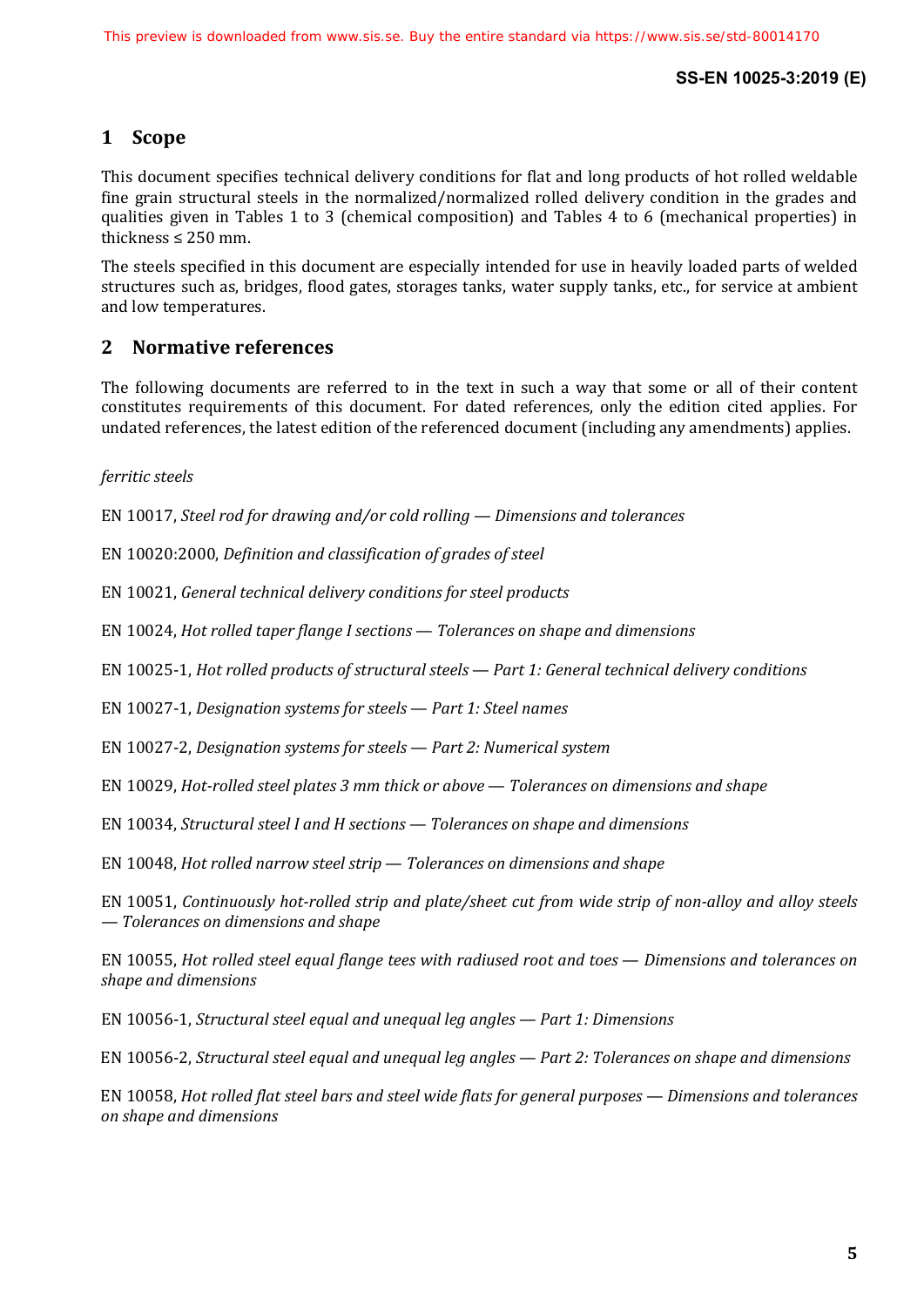EN 10059, *Hot rolled square steel bars for general purposes* — *Dimensions and tolerances on shape and dimensions*

EN 10060, *Hot rolled round steel bars for general purposes* — *Dimensions and tolerances on shape and dimensions*

EN 10061, *Hot rolled hexagon steel bars for general purposes* — *Dimensions and tolerances on shape and dimensions*

EN 10067, *Hot rolled bulb flats* — *Dimensions and tolerances on shape, dimensions and mass*

EN 10079, *Definition of steel products*

EN 10160, *Ultrasonic testing of steel flat product of thickness equal or greater than 6 mm (reflection method)*

— *Part 1: General requirements*

EN 10163-2, *Delivery requirements for surface condition of hot-rolled steel plates, wide flats and sections*  — *Part 2: Plate and wide flats*

EN 10163-3, *Delivery requirements for surface condition of hot-rolled steel plates, wide flats and sections*  — *Part 3: Sections*

EN 10164, *Steel products with improved deformation properties perpendicular to the surface of the product* — *Technical delivery conditions*

EN 10168, *Steel products* — *Inspection documents* — *List of information and description*

EN 10204, *Metallic products* — *Types of inspection documents*

EN 10279, *Hot rolled steel channels* — *Tolerances on shape, dimensions and mass*

EN 10306, *Iron and steel* — *Ultrasonic testing of H beams with parallel flanges and IPE beams*

EN 10308, *Non destructive testing* — *Ultrasonic testing of steel bars*

EN 10315*, Routine method for analysis of high alloy steel by X-ray Fluorescence Spectrometry (XRF) by using a near by technique*

CR 10320, *Optical emission analysis of low alloy steels (routine method)* — *Method for determination of C, Si, S, P, Mn, Cr, Ni and Cu*

CEN/TR 10347, *Guidance for forming of structural steels in processing*

EN 10363, *Continuously hot-rolled patterned steel strip and plate/sheet cut from wide strip* — *Tolerances on dimensions and shape*

EN 10365, *Hot rolled steel channels, I and H sections* — *Dimensions and masses*

EN ISO 148-1, *Metallic materials* — *Charpy pendulum impact test* — *Part 1: Test method (ISO 148-1)*